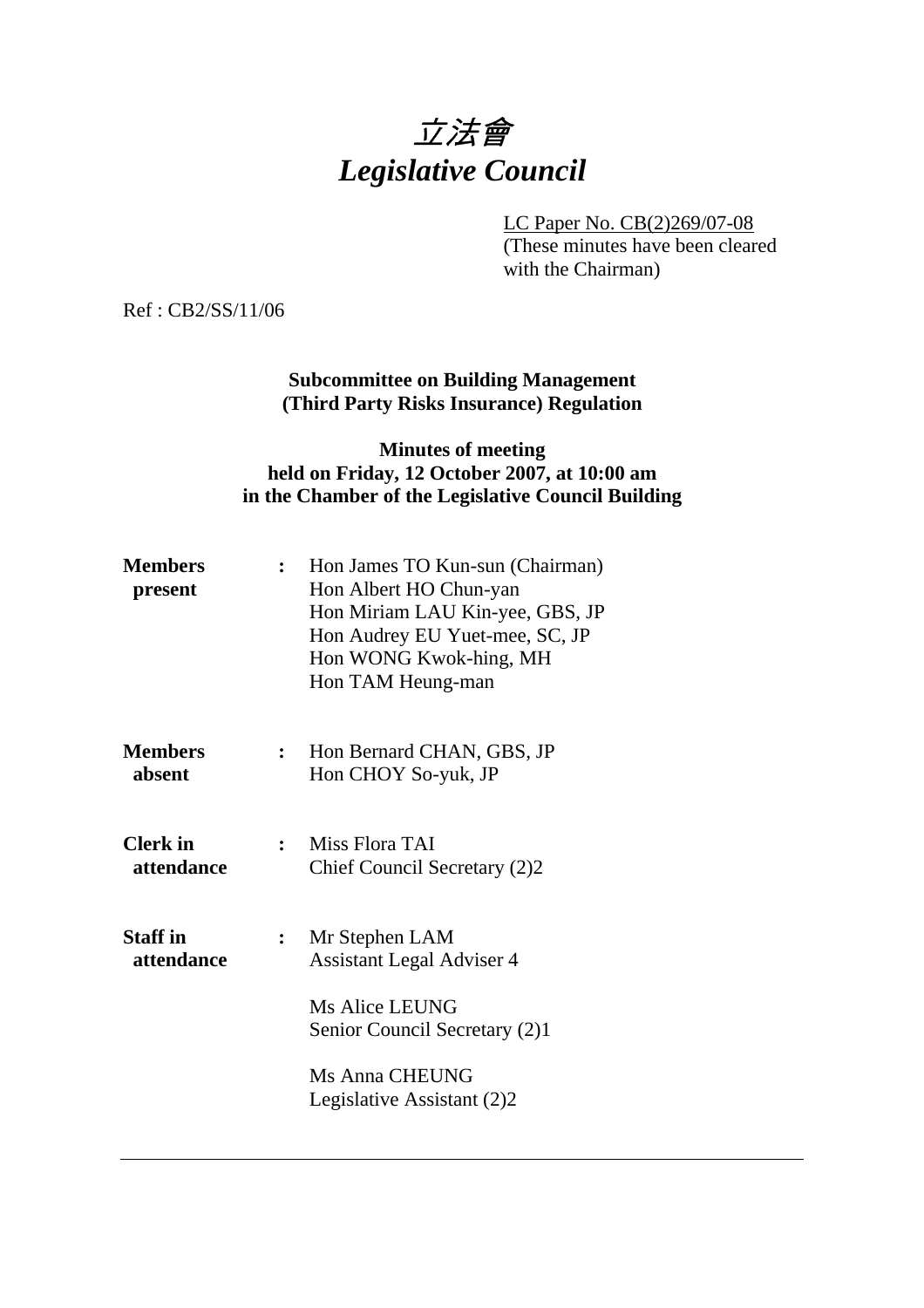#### Action

Clerk

1. Hon James TO Kun-sun was elected Chairman of the Subcommittee.

### **II. Way forward**  [HAD/HQ/CR/20/3/1(C) - Legislative Council Brief] [LC Paper Nos. LS121/06-07 and CB(2)26/07-08 (01)-(06)]

2. The Subcommittee deliberated (index of proceedings attached at **Annex**).

### Application for late membership

3. Members noted and accepted the application for late membership made by Hon Jasper TSANG Yok-sing.

### Legislative timetable

4. Members noted that the House Committee Chairman would move a motion at the Council meeting on 17 October 2007 to extend the scrutiny period of the Regulation to 7 November 2007. Members further noted that the deadline for giving notice of amending/repealing the Regulation would be 31 October 2007 and the Subcommittee would be required to give a written report to the House Committee on 2 November 2007.

### Invitation for views

5. Members agreed that the relevant professional and property managementrelated bodies, which had provided views to the Bills Committee on Building Management (Amendment) Bill 2005 on the procurement of third party risks insurance and the draft Building Management (Third Party Risks Insurance) Regulation, should be invited to submit further written views, if any, on the Regulation. At the suggestion of Hon Albert HO, members agreed that, to facilitate the discussion, representatives of the Hong Kong Federation of Insurers and the Hong Kong Association of Property Management Companies Limited would be invited to give their views at a meeting.

Clerk 6. Members also agreed that a notice would be placed on the website of the Legislative Council to invite written submissions on the Regulation from the public.

### Dates of future meetings

7. Members agreed that the Subcommittee would hold meetings with the Administration on the following dates -

(a) 12:45 pm to 2:15 pm on Tuesday, 16 October 2007; and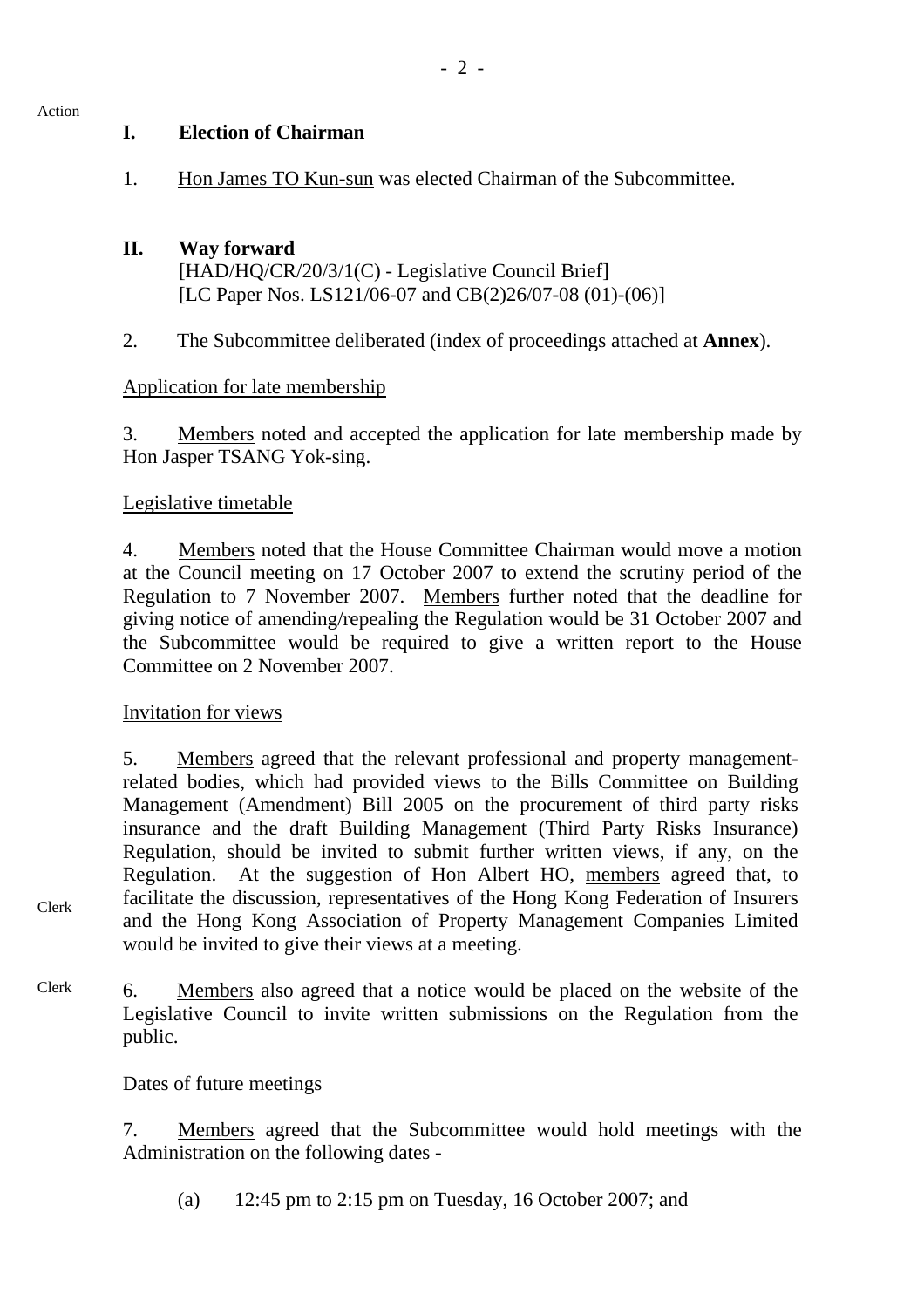(b) 2:30 pm to 4:30 pm on Tuesday, 23 October 2007.

8. Members further agreed that representatives of the Hong Kong Federation of Insurers and the Hong Kong Association of Property Management Companies Limited should be invited to the meeting scheduled for 23 October 2007.

#### **III. Any other business**

9. There being no other business, the meeting ended at 10:24 am.

Council Business Division 2 Legislative Council Secretariat 6 November 2007